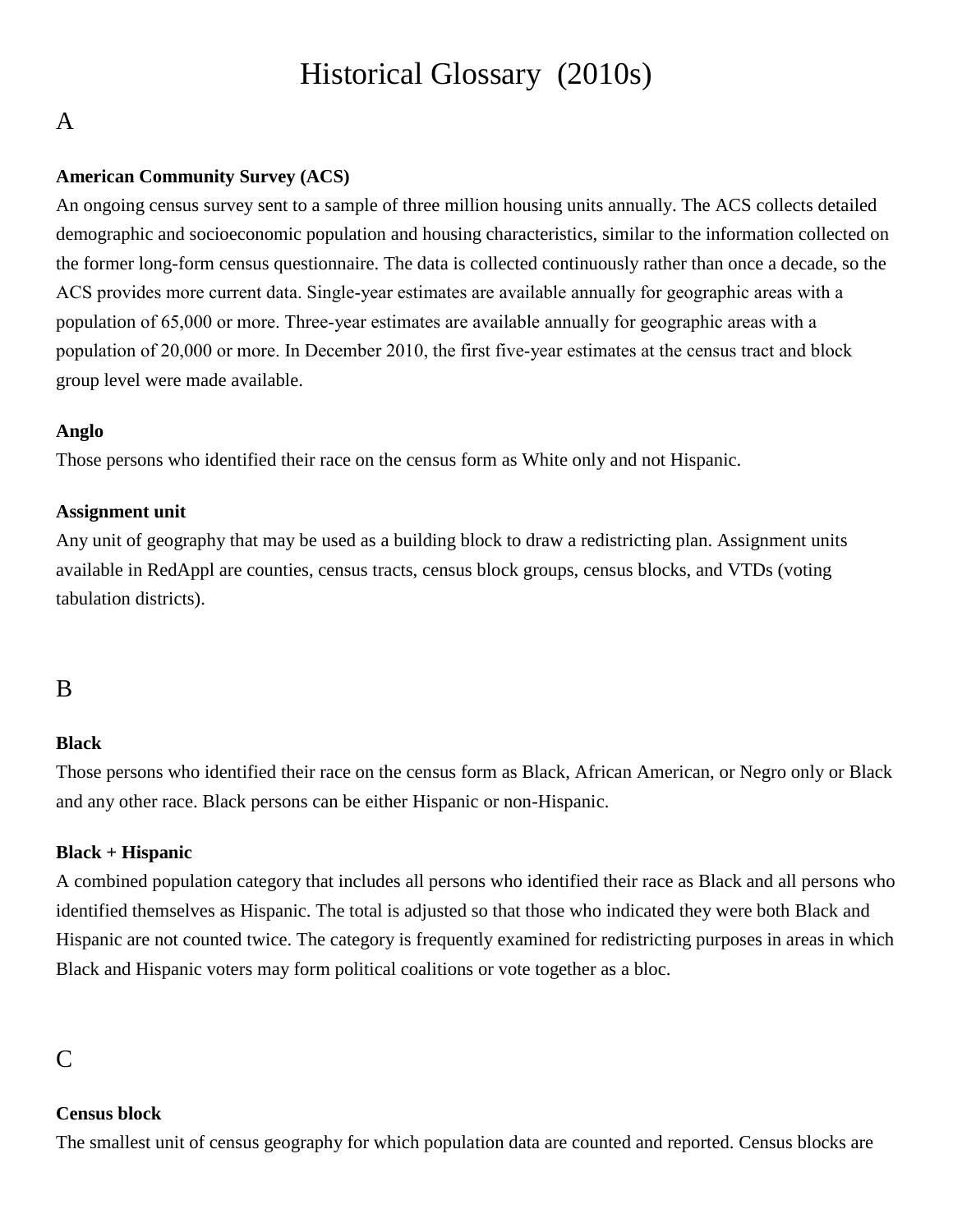delineated by the Census Bureau and are generally bounded by physical features such as roads, creeks, or shorelines, but also may be bounded by nonvisible features such as city, county, school district, or voting precinct boundaries.

#### **Census block group**

A subdivision of a census tract composed of a group of contiguous census blocks with the same first digit of their four‐digit census block number. Block groups generally contain between 600 and 3,000 people.

### **Census day**

April 1, 2010. The date for which census data was collected.

### **Census Designated Place (CDP)**

A densely settled, unincorporated area locally identified by a name, such as an unincorporated town, for which the Census Bureau reports population. The boundaries of a CDP are established by the Census Bureau in cooperation with state and local government officials.

#### **Census tract**

A unit of census geography delineated by local committees in accordance with Census Bureau guidelines for the purpose of collecting and presenting decennial census data. Census tracts are made up of block groups. Their boundaries generally follow visible features, though in some circumstances their boundaries may follow governmental unit boundaries or other nonvisible features. In general, census tracts contain between 1,200 and 8,000 people, with an optimum population size of 4,000.

### **Community of interest**

A term sometimes used to describe a grouping of people in a geographical area, such as a specific region or neighborhood, who have common political, social, or economic interests.

#### **Compactness**

Three basic types of compactness measures are used to analyze the area, perimeter, and population of a district. More than 36 different variations on these compactness measures exist. No single measure of compactness is recognized as the "best" measure. The measures presented in RedAppl and on reports have a range from zero to one, with one indicating perfect compactness for the particular scale. The lower the score, the less compact the district.

Types of Compactness Measures:

 **Area Dispersion:** This measure examines the relative degree to which a district's area is compact when compared with the area of a similar compact figure. It is the ratio of the area of the district to the area of the smallest convex polygon that can enclose the district (imagine a rubber band stretched around the district). A district in the shape of a square would receive a perfect score of one using this measure. This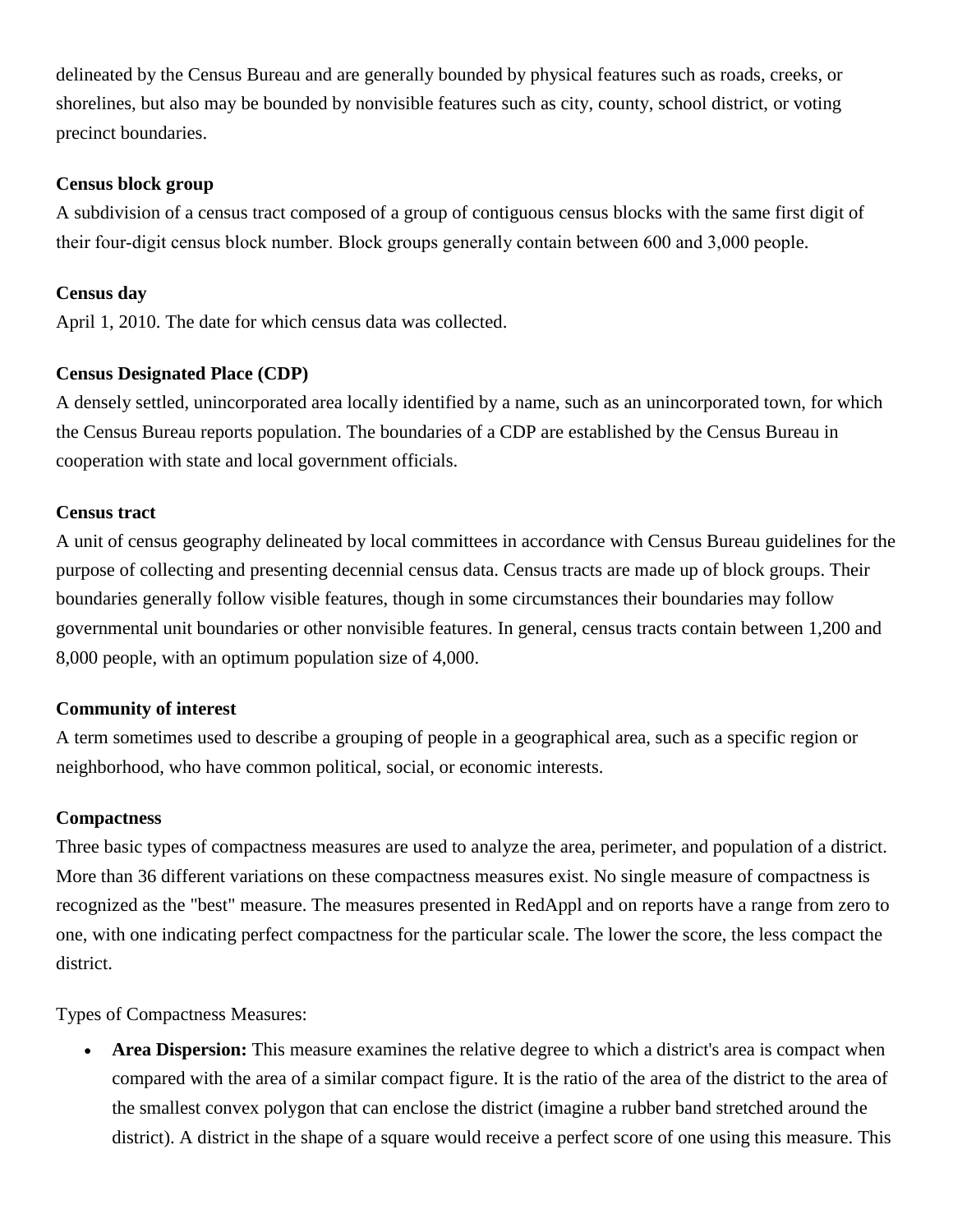measure penalizes a district that has long "fingers" or extensions, making it less compact because it requires a larger convex polygon to enclose the entire district, yet much of that polygon is empty.

- **Perimeter:** This measure compares the relative length of the perimeter of a district to its area. It is the ratio of the area of the district to the area of a circle with the same perimeter as the district. A perimeter‐ to‐area measure penalizes a district's compactness score whenever the boundaries are uneven or irregular; the more the boundary zigzags (for example, a river), the less compact the district is using this measure.
- **Population:** This is a population-based compactness measure computed as the ratio of the population of the district to the population of all census blocks contained in the smallest convex polygon enclosing the district. The greater the population within the convex polygon that is not within the district, the less compact the district under this measure.

## **Contiguity**

Adjacency. For redistricting purposes, a district is considered to be contiguous if all parts of the district touch one another at more than a point, so that the entire district is within a continuous boundary. Legal standards governing redistricting for various governmental bodies often require all of the territory in each district to be contiguous.

### **County election precincts**

Also called voting precincts. Geographic units established by county commissioners courts for the purpose of election administration. The voters in an election precinct usually vote at a single polling place, so the votes cast in the precinct may be counted separately from other precincts.

# D

### **Deviation**

The amount or percentage by which a district's population differs from the ideal district population for the particular district type.

### **DistrictViewer**

A web application for viewing interactive maps of current Texas legislative, congressional, and SBOE districts and public redistricting plans over the Internet. Desktop version available at [http://gis1.tlc.state.tx.us.](http://gis1.tlc.state.tx.us/) Mobile version available at [http://gis1.tlc.state.tx.us/dvrmobile.html.](http://gis1.tlc.state.tx.us/dvrmobile.html)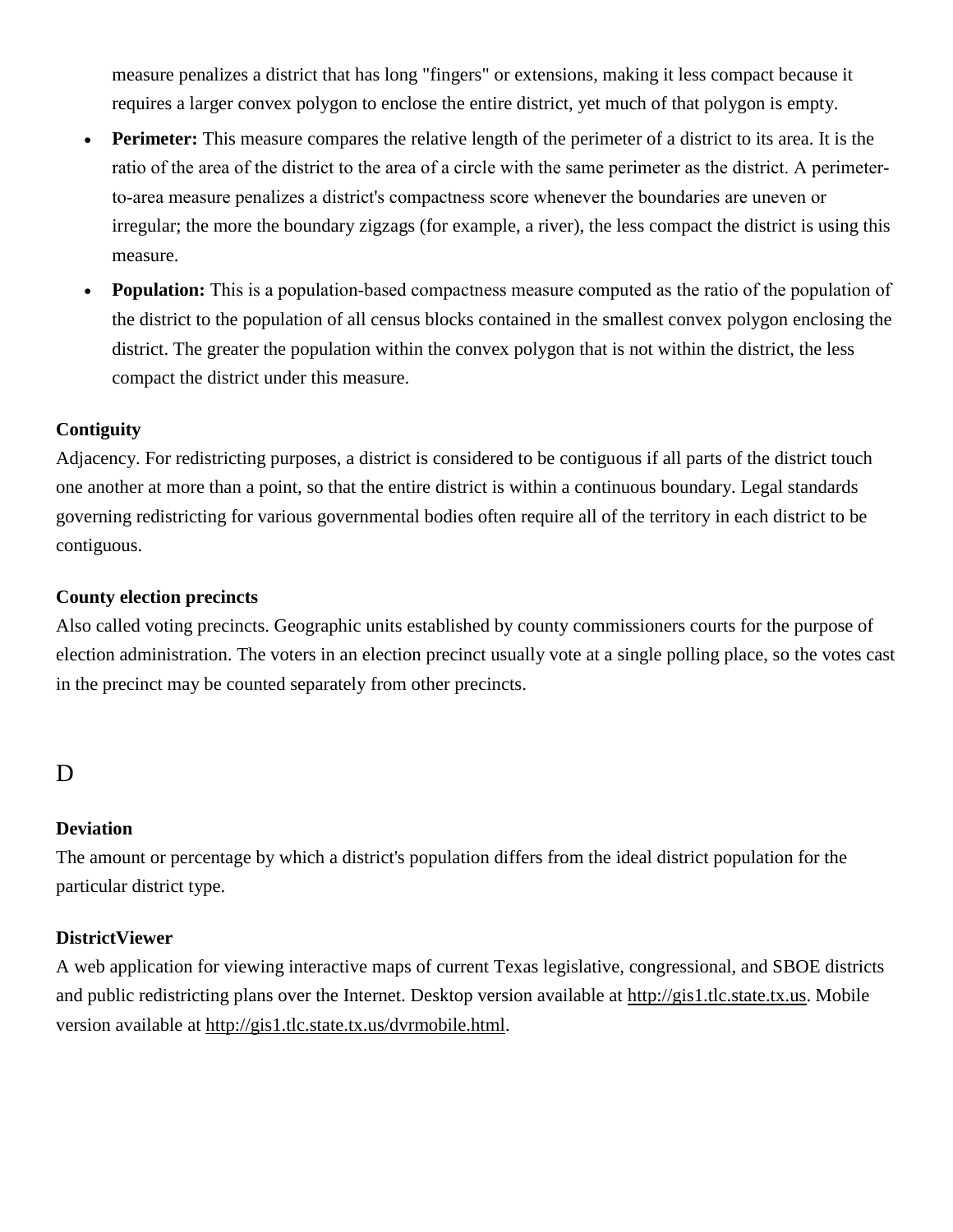## **Equal Protection Clause**

See "Fourteenth Amendment to the U.S. Constitution."

F

### **Fifteenth Amendment to the U.S. Constitution**

The provision of the U.S. Constitution that prohibits the right to vote from being denied or abridged on account of race.

#### **Fourteenth Amendment to the U.S. Constitution**

The provision of the U.S. Constitution that includes the Equal Protection Clause, which prohibits the states from denying persons equal protection of the law. The Equal Protection Clause is the primary basis of the one‐ person, one‐vote principle.

#### **Fragmentation**

The division of members of a geographically concentrated group, such as a racial or political group, among different districts for the purpose of minimizing the group's voting strength.

# G

### **Geographic Information System (GIS)**

A graphics‐based computer system that relates geographic features (such as census tracts, cities, VTDs, or counties) to data about those features (such as population, race, or voting behavior).

#### **Gerrymander**

To draw a district or set of districts with unusual boundaries that favor one or more interest groups over others.

# H

### **Hispanic**

Those persons who identified themselves on the census form as Hispanic, Latino, or of Spanish origin. Hispanic persons can be of any race.

E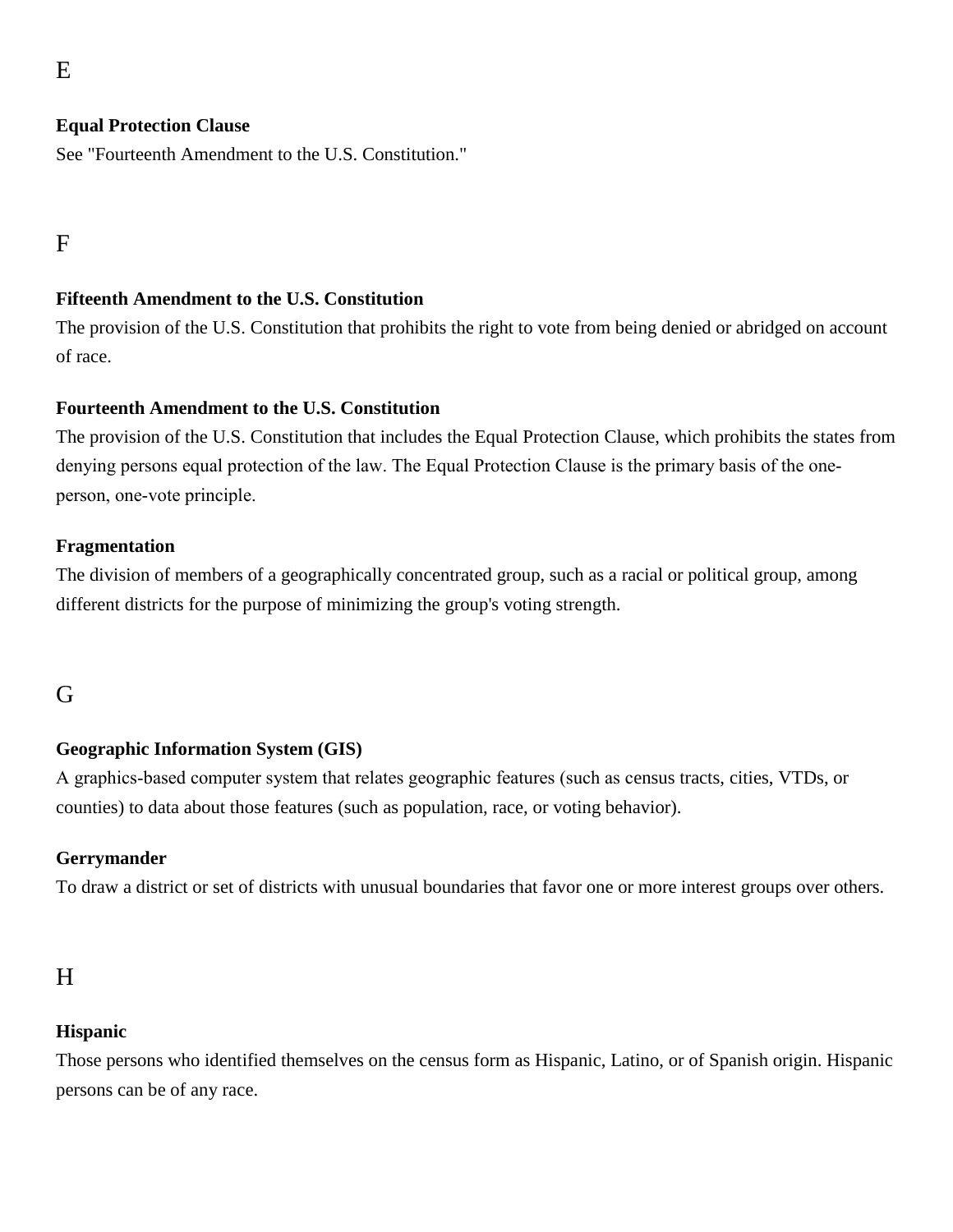# **Ideal district population**

A measure calculated by dividing the total population of the state or other jurisdiction being redistricted by the number of districts in the legislative body or board being redistricted. For example, in 2010, the ideal district population for Texas Senate districts was 811,147, which is the 2010 state population (25,145,561) divided by the number of districts in the Texas Senate (31).

# J

# K

# $\mathbf{L}$

# **Legislative Redistricting Board (LRB)**

The body responsible for adopting legislative redistricting plans if the legislature fails to enact such plans during the regular session following the publication of the decennial census. The board consists of the lieutenant governor, speaker of the house, attorney general, comptroller, and land commissioner. See Section 28, Article III, Texas Constitution.

# M

### **Method of equal proportions**

The mathematical formula prescribed by federal statute that is used to reapportion congressional seats among the states after each decennial census.

### **Minority vote dilutions**

The creation of districts that either (1) divide members of a racial or ethnic minority group among several districts, artificially reducing the group's opportunity to influence elections (see ["Fragmentation"](https://dev-redistricting.capitol.texas.gov/hist-glossary#F)) or (2) place high percentages of members of a racial or ethnic minority group in one or more districts so that minority voting strength is artificially limited to those districts and is minimized in neighboring districts (see ["Packing"](https://dev-redistricting.capitol.texas.gov/hist-glossary#P)).

I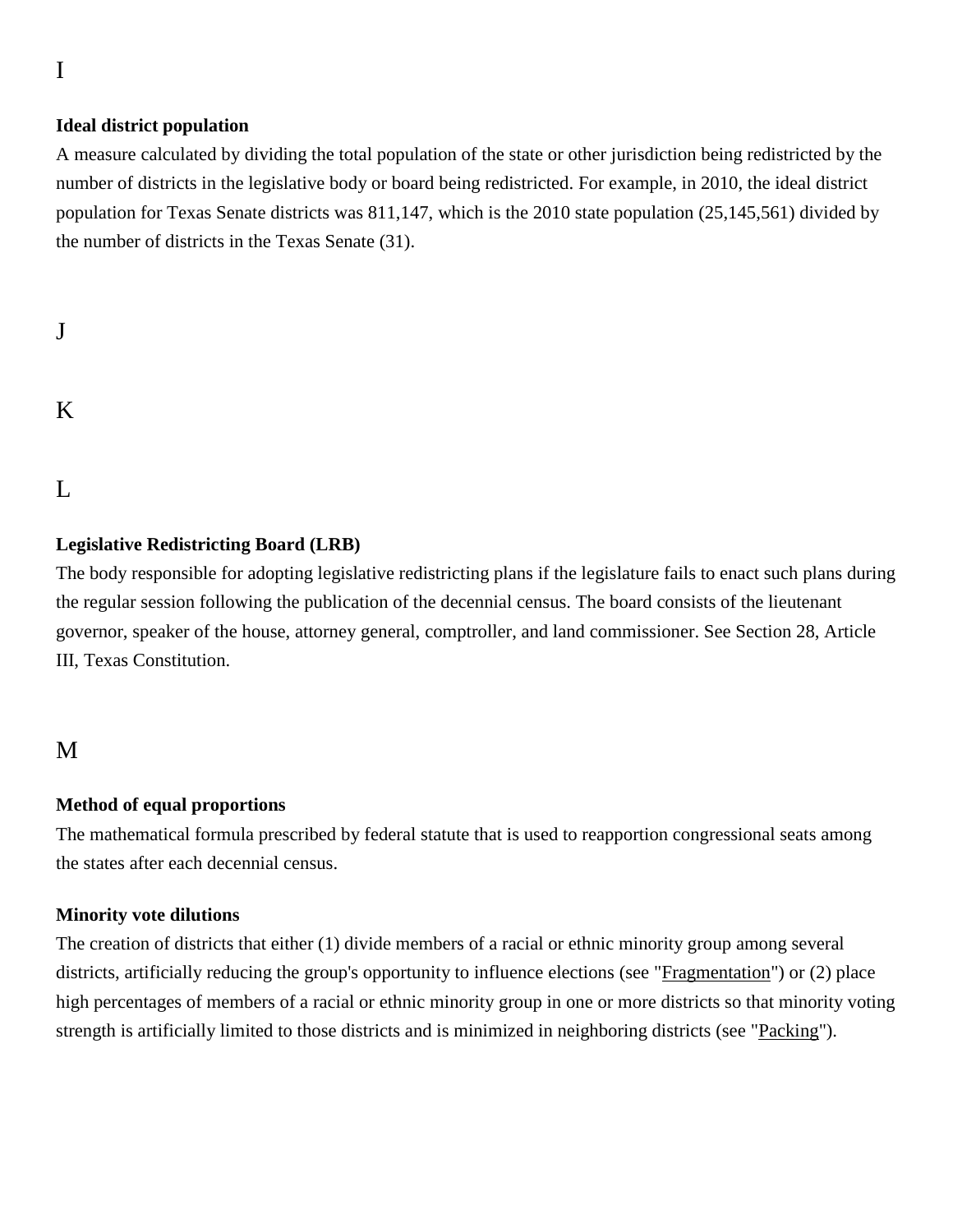N

# **Non‐suspense voter registration**

See [Voter Registration.](https://dev-redistricting.capitol.texas.gov/hist-glossary#V)

# $\Omega$

### **One person, one vote**

The principle that each person's vote should count the same as every other person's vote; it is achieved by the allocation of the same or substantially the same population to each district of a particular type, such as a congressional district. The courts derive the one‐person, one‐vote standard primarily from the Equal Protection Clause of the Fourteenth Amendment to the U.S. Constitution. For congressional districts, the one‐person, one‐ vote requirement also derives from Section 2, Article I, and from Section 2 of the Fourteenth Amendment to the U.S. Constitution.

### **Other**

Those persons who did not identify themselves on the census form as White only, Black, or Hispanic.

# P

## **P.L. (Public Law) 94‐171**

The federal statute that requires the Census Bureau to provide, by April 1 of each year following a decennial census, the census data necessary for redistricting.

### **P.L. (Public Law) 105‐119**

The 1997 federal statute that requires the Census Bureau to make publicly available the census data resulting from the actual responses to the census forms and follow‐up efforts, without any statistical adjustments to correct for overcounts and undercounts.

## **Packing**

Creating a district with an unnecessarily high concentration of a particular group of voters, such as a racial or political group, which tends to result in the election of the group's candidate of choice in any election in that district while diluting the group's voting strength in neighboring districts due to the "wasting" of votes in the packed district.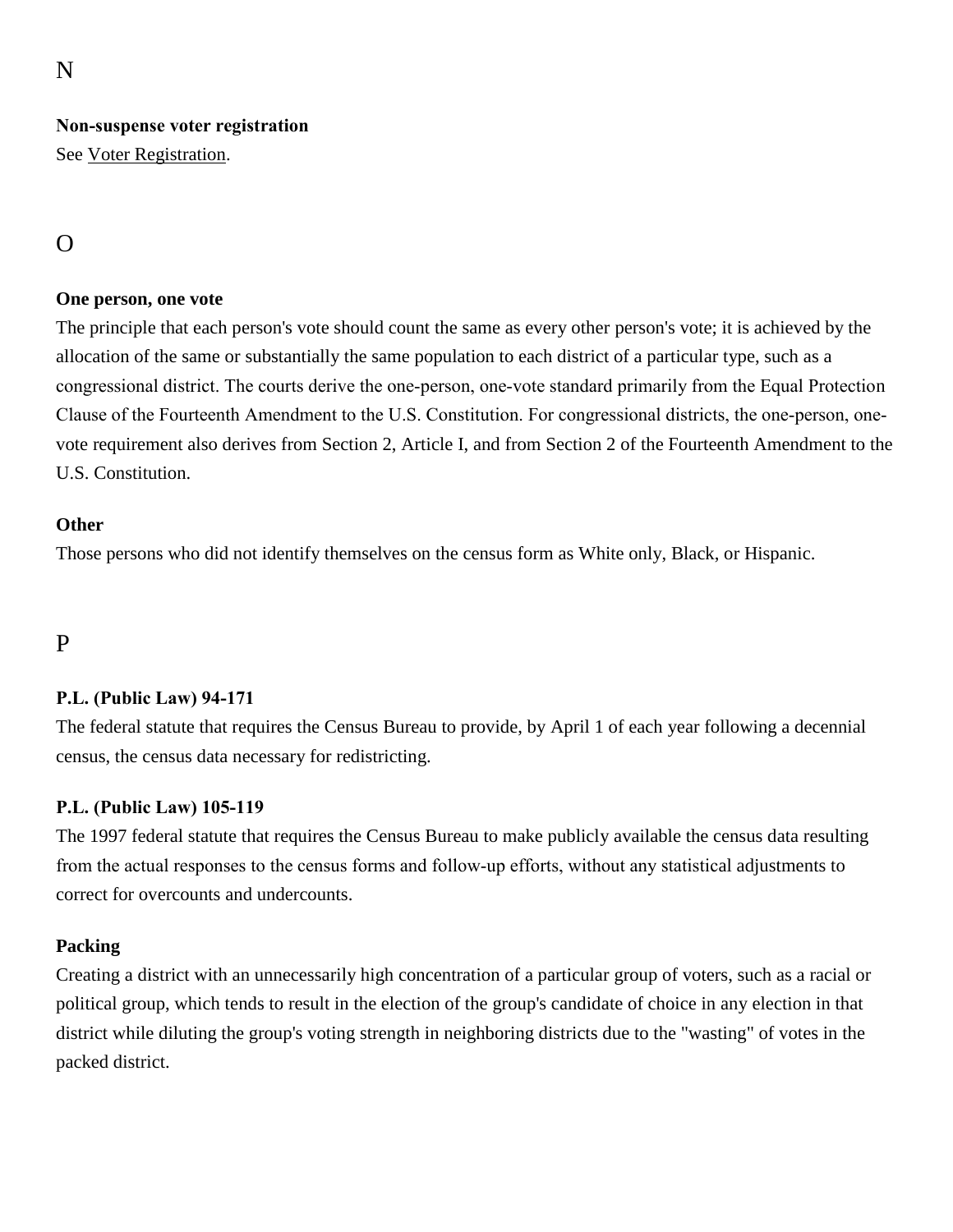### **Population estimates**

An approximation of the population of a geographic unit at a point in the past or present for which an actual population count is not available.

### **Population projections**

An approximation of the population of a geographic unit at a point in the future based on specific assumptions regarding future demographic trends in the geographic unit.

### **Preclearance**

Approval under Section 5 of the Voting Rights Act of 1965 of a redistricting plan or other change in state or local election procedures by a special three‐judge federal district court in Washington, D.C., or by the U.S. Department of Justice.

## **Public plan**

A redistricting proposal that has been made public through the legislative process or otherwise publicly released by its author.

# Q

# R

## **Racially polarized voting**

The term used to describe circumstances in which the voting preferences of a racial or ethnic group consistently vary from those of other racial or ethnic groups, particularly when the different voting preferences are based on the race of the candidate. Also referred to as "racial bloc voting."

## **Reapportionment**

Reallocation of a fixed number of seats in a governmental body among established political units. Following each decennial census, the seats in the U.S. House of Representatives are reapportioned among the states. The result is that each state is assigned its number of congressional seats for the next decade. Reapportionment does not redefine district boundaries. The term is sometimes used imprecisely to mean "redistricting."

## **RedAppl**

The Texas Legislature's geographic information system (GIS) application developed by the Texas Legislative Council used for redistricting.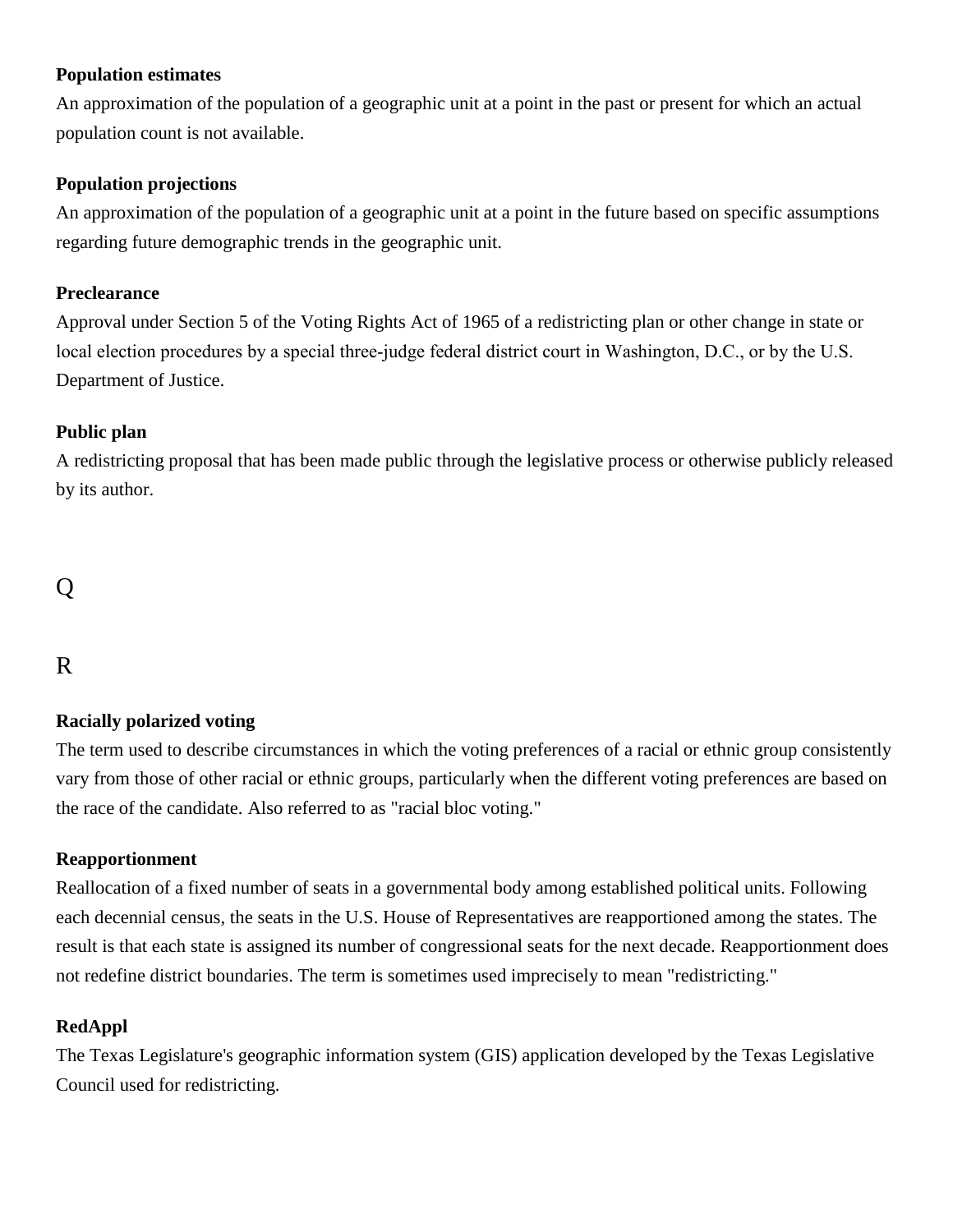## **Redistricting**

The process of redefining the geographic boundaries of individual election units, such as legislative or congressional districts or county election precincts.

### **Retrogression**

The term used to describe a reduction in the voting strength of a racial or ethnic group resulting from a redistricting plan or other change in election procedures. Retrogression is the primary test used for evaluating a change in election procedures for preclearance under Section 5 of the Voting Rights Act of 1965.

# S

### **Spanish Surname Voter Registration (SSVR)**

SSVR is reported by the secretary of state using a comparison of state voter registration records and the 1990 Census List of Spanish Surnames. No other estimate of Hispanic voter registration in Texas is available by precinct for the entire state. Most sources agree that the match between people who have Spanish surnames and those who consider themselves Hispanic is relatively good in Texas (the Census Bureau estimates a 90 percent correlation for the state).

#### **Statistical sampling**

The statistical method by which characteristics of a small group are measured and applied to the population as a whole.

# T

## **Topologically Integrated Geographic Encoding and Referencing System (TIGER)**

The cartographic map database, prepared by the Census Bureau, that Texas will use as the geographic database for redistricting.

### **Total range of deviation**

The range over which the populations of all districts in a redistricting plan deviate from the ideal district population, computed by examining the deviations of the most populous and least populous districts.

### **Traditional districting principles**

A term often used to refer to criteria, such as compactness and contiguity, that have historically been considered in drawing legislative or other districts.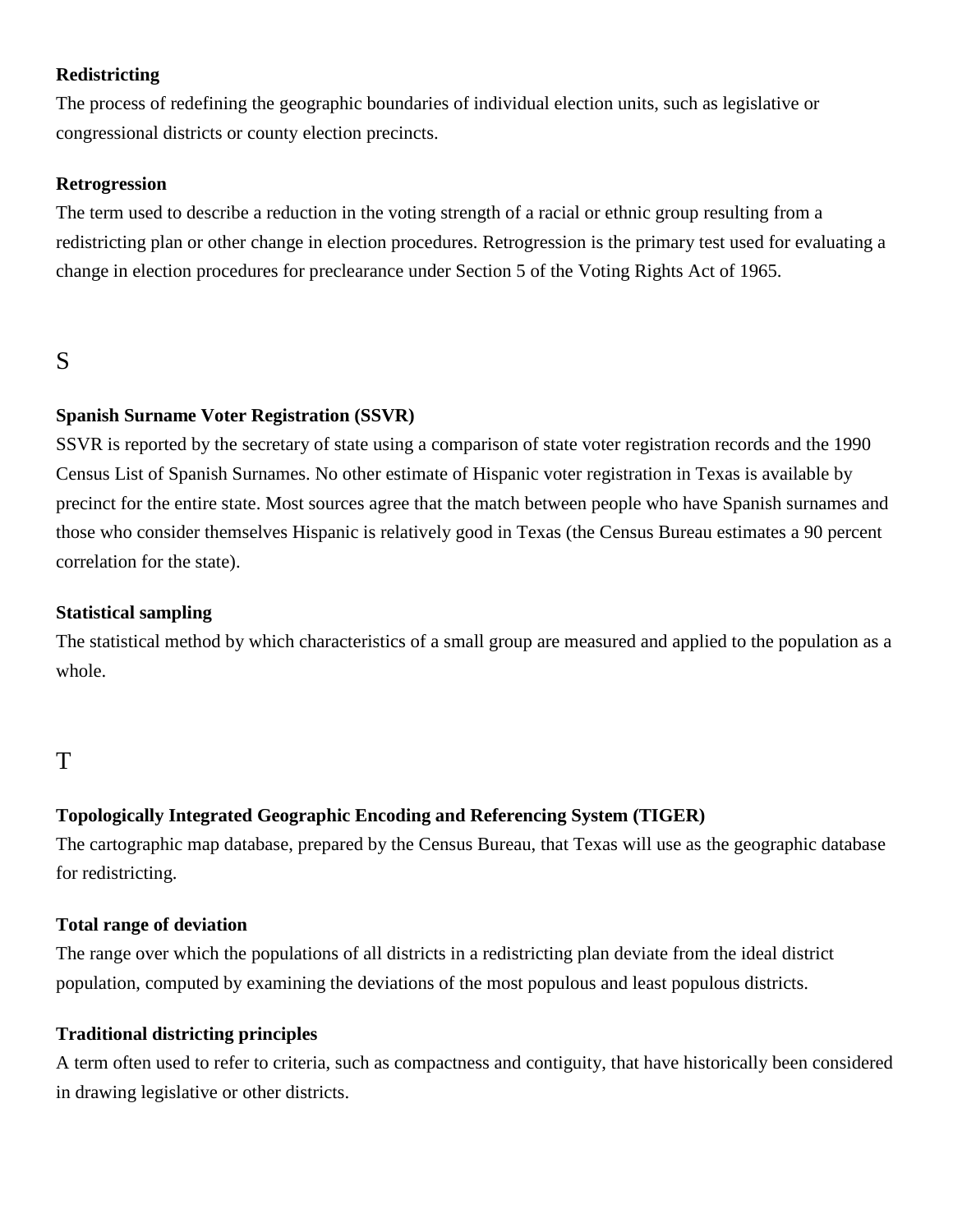# **Undercount**

The error in census data that results from the failure to count some persons or housing units in the decennial census. Historically, certain groups, such as members of racial or ethnic minorities, have been disproportionately undercounted by the federal census.

# V

# **Voter registration**

The number of persons registered to vote in a county. Total voter registration is the total number of all persons who are on a county's voter registration roll. Non-suspense voter registration is total voter registration minus the number of previously registered voters who fail to respond to a confirmation of residence notice sent by the county voter registrar.

# **Voting age population**

The number of persons in a geographic unit who are at least 18 years of age. Because some population groups, such as racial or ethnic minorities, tend to be younger on average than the population as a whole, the voting age populations are frequently compared in evaluating the potential voting strength of those groups.

## **Voting Rights Act**

The federal law prohibiting discrimination in voting practices on the basis of race or language group, codified as 52 U.S.C. Section 10101 et seq. The official title of the act is the Voting Rights Act of 1965. Section 2 of the act prohibits the adoption of voting standards or practices that abridge the right to vote on the basis of race or language group and may be used to challenge a redistricting plan that discriminates against a racial or language minority group.

## **Voting Tabulation District (VTD)**

The census geographic equivalent of a county election precinct, created for the purpose of relating election data to census data. VTDs can differ from actual election precincts because election precincts do not always follow census geography. During the approximation process that creates VTDs, county election precinct boundaries that do not follow census geography are assigned to the nearest census block boundary.

# W

## **Who Represents Me?**

The Texas Legislature's address matching system that identifies the member of the United States Congress, the